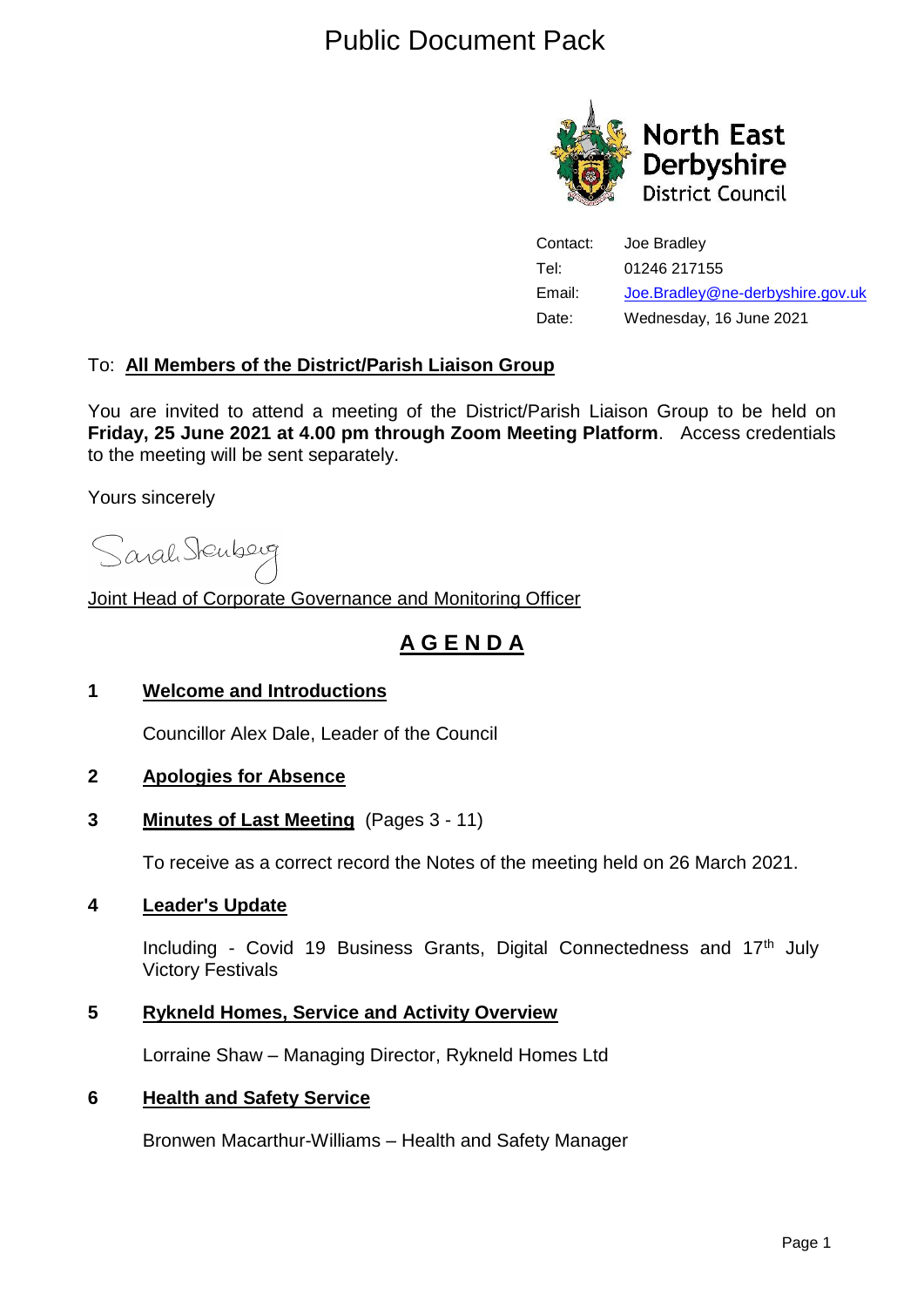### **7 Any Questions**

One per Parish – taken in order of receipt.

Parishes may submit a question in advance by e-mailing Joe Bradley [\(Joe.Bradley@ne-derbyshire.gov.uk\)](mailto:nicola.calver@ne-derbyshire.gov.uk)

### **8 Date of Next Meeting**

The next meeting of the District/Parish Liaison Group is scheduled for 15 October 2021.

### **9 Close of Meeting**

Councillor Alex Dale, Leader to close meeting.

| We speak                                                                                                                                                              | Spanish                     | If you require                 |
|-----------------------------------------------------------------------------------------------------------------------------------------------------------------------|-----------------------------|--------------------------------|
| your language                                                                                                                                                         | Hablamos su                 | this agenda in                 |
| North East Derbyshire                                                                                                                                                 | idioma                      | large print                    |
| District Council                                                                                                                                                      | Slovak                      | or another                     |
| Polish<br>Mówimy Twoim językiem                                                                                                                                       | Rozprávame Vaším<br>jazykom | format<br>please call<br>us on |
| French                                                                                                                                                                | Chinese                     | 01246                          |
| Nous parlons votre langue                                                                                                                                             | 我们会说你的语言                    | 217753                         |
| If you require an adjustment to enable you to participate in or access the meeting<br>please contact the Governance Team at least 72 hours before the meeting starts. |                             |                                |

\_\_\_\_\_\_\_\_\_\_\_\_\_\_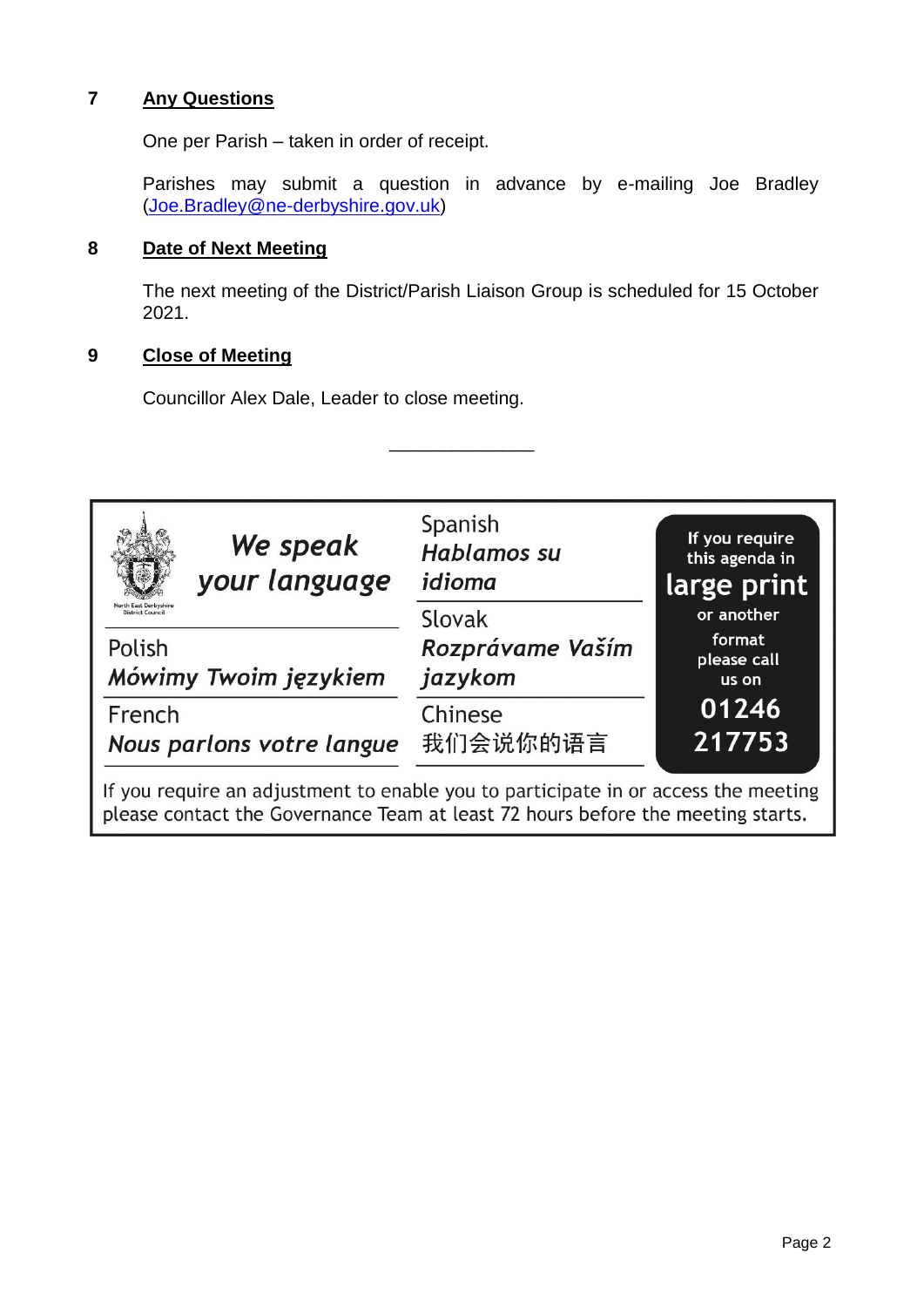# Agenda Item 3

### **DISTRICT/PARISH LIAISON GROUP**

### **MINUTES OF MEETING HELD ON FRIDAY, 26 MARCH 2021**

### **Present:**

### Members from District Council/Parish/Town Councils

Councillor William Armitage – NEDDC and Ashover Parish Council Councillor Steve Clough – NEDDC and Killamarsh Parish Council Councillor Charlotte Cupit – NEDDC and Stretton Parish Council Councillor Alex Dale – NEDDC and Unstone Parish Council and Dronfield Town Council Councillor Lilian Deighton – NEDDC and Dronfield Town Council Councillor John Funnell – NEDDC and Morton Parish Council Councillor Maggie Jones – NEDDC and Clay Cross Parish Council Councillor Jeremy Kenyon – NEDDC and Eckington Parish Council Councillor Heather Liggett – NEDDC and Shirland and Higham Parish Council Councillor Mo Potts – NEDDC and Killamarsh Parish Council Councillor Alan Powell – NEDDC and Dronfield Town Council Councillor Pam Windley – NEDDC and Tupton Parish Council Councillor Philip Wright – NEDDC and Dronfield Town Council Councillor Ann Clark – Sutton-cum-Duckmanton Parish Council Councillor Guy Liggett – Shirland and Higham Parish Council Agenda Item 3<br>
PARCH 2021<br>
PRARCH 2021<br>
PRARCH 2021<br>
PRARCH 2021<br>
PRARCH 2021<br>
PRARCH 2021<br>
PRARCH 2021<br>
PRARCH<br>
PRARCH<br>
PRARCH 2021<br>
PRARCH 2021<br>
PRARCH 2021<br>
PRARCH 2021<br>
PRARCH 2021<br>
PRARCH 2021<br>
PRARCH 2021<br>
PRARCH 202

### Parish Clerks

Kate Brailsford – Holymoorside and Walton Parish Council Paul Goodwin – Sutton-cum-Duckmanton Parish Council Charlotte Taylor – Wingerworth Parish Council

### Also Present

Asher Bond – Governance Officer Joe Bradley – Executive Assistant Gill Callingham – Director of Growth and Economic Development Nicola Calver –Governance Manager Matt Finn – Service Manager (Commercial and Environment), Joint Environmental Health Service Karen Hanson – Director of Environment and Enforcement Edward Leddy-Owen – Home Improvement Coordinator Steve Lee – Strategic Partnership Coordinator

#### **DPL Welcome and Introductions**

### **G/11/**

**20- 21** Councillor Alex Dale, Leader of North East Derbyshire District Council, welcomed everyone to the District/Parish Meeting and asked them to introduce themselves. He thanked those present for attending.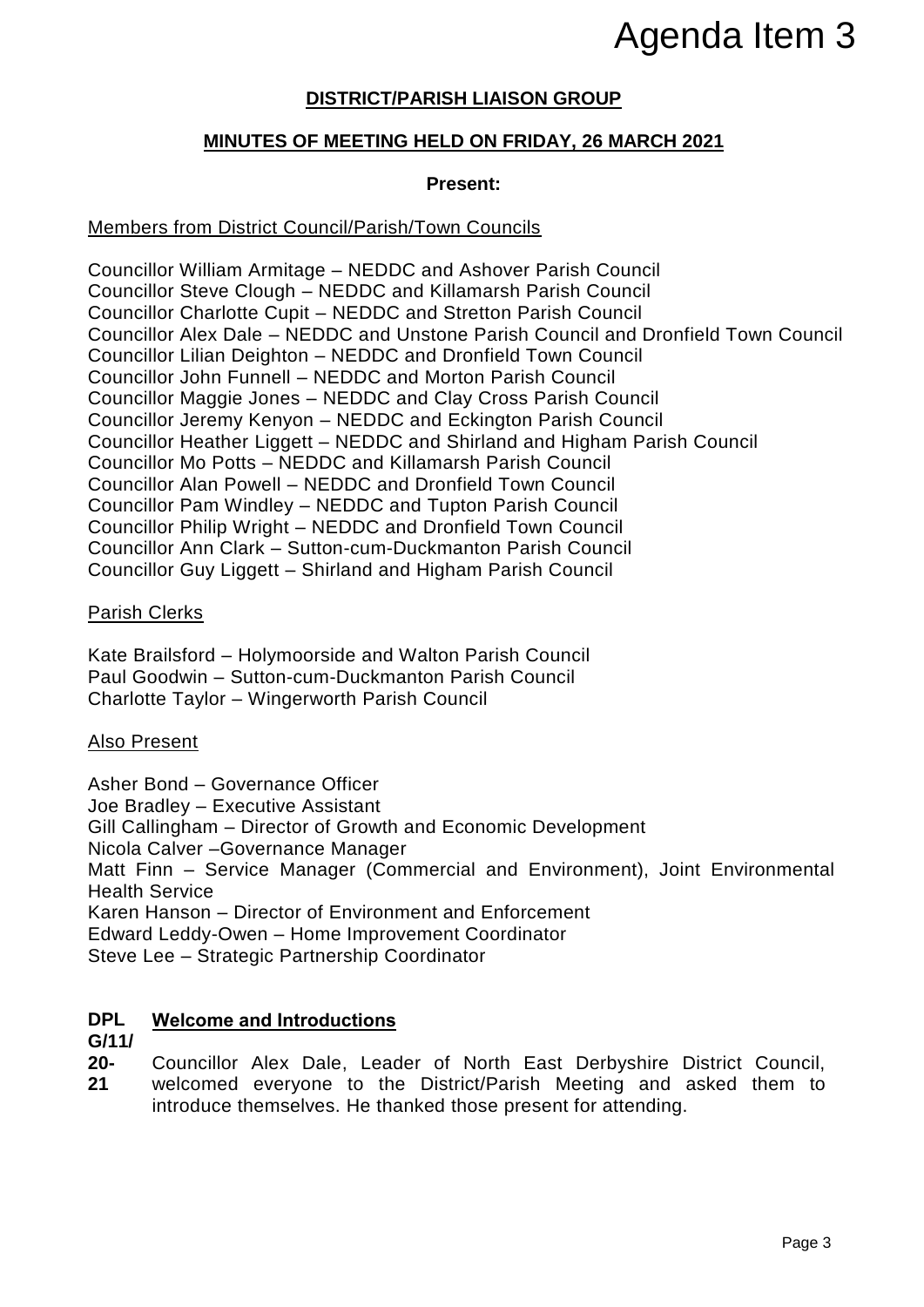#### **DPL Apologies for Absence**

**G/12/**

**20- 21** Apologies for absence from the meeting were received from Jacqueline Clayton (Unstone Parish Clerk), Dawn Kershaw (Clay Cross Parish Clerk) and Councillors Anthony Hutchinson (NEDDC and Dronfield Town Council) and Diana Ruff (NEDDC and Wingerworth Parish Council).

#### **DPL Minutes of Last Meeting**

**G/13/**

**20- 21** The Group gave consideration to the Notes of the District and Parish Liaison Group held on 9 October 2020 and noted the content.

#### **DPL Leader's Update**

**G/14/**

**20- 21** The Group received an update from Councillor Alex Dale, Leader of the North East Derbyshire District Council, who highlighted the Council's activities over the last six months.

Councillor Dale informed the group that the District Council had secured a £1m Government grant for the Eckington Leisure Centre to improve its carbon ratings and transform it into one of the most environmentally sustainable leisure centres in the country. He also praised Councillor Kenyon, Portfolio Holder for Leisure, Transformation & Climate Change and all those in the Leisure Services for their work on this.

The Group also heard about the £24m Clay Cross Town Deal and the £1.6 million green homes grant for external wall insulation, which the District Council would top up by £8.5 million in order to renovate over 320 homes across the District.

Councillor Dale stated that the Council Tax precept had been set to 1.95%, which was significantly lower than the 2.6% permitted increase, which was a reflection of the difficult year had by many.

Councillor Dale updated the Group on the emergency situation that had resulted in the District Council bringing the entire recycling service in house. He praised the fantastic job undertaken by StreetScene, who had achieved this without any major disruptions.

The Group was informed about the District Council's plans to bring the Killamarsh Leisure Centre into the District's Portfolio of Leisure Centres, and that this would be moving forward in the next couple of months.

Councillor Dale notified the Group that the Local Plan Main Modifications consultation had drawn to a close and news from the Inspector was anticipated within the next few months. He gave thanks to those Parishes which had been involved with the consultation.

The District had been playing an active role in Covid recovery efforts and the Leader was particularly proud of the Sharley Park Leisure Centre which had successfully been used as a vaccination centre, utilising existing leisure centre staff.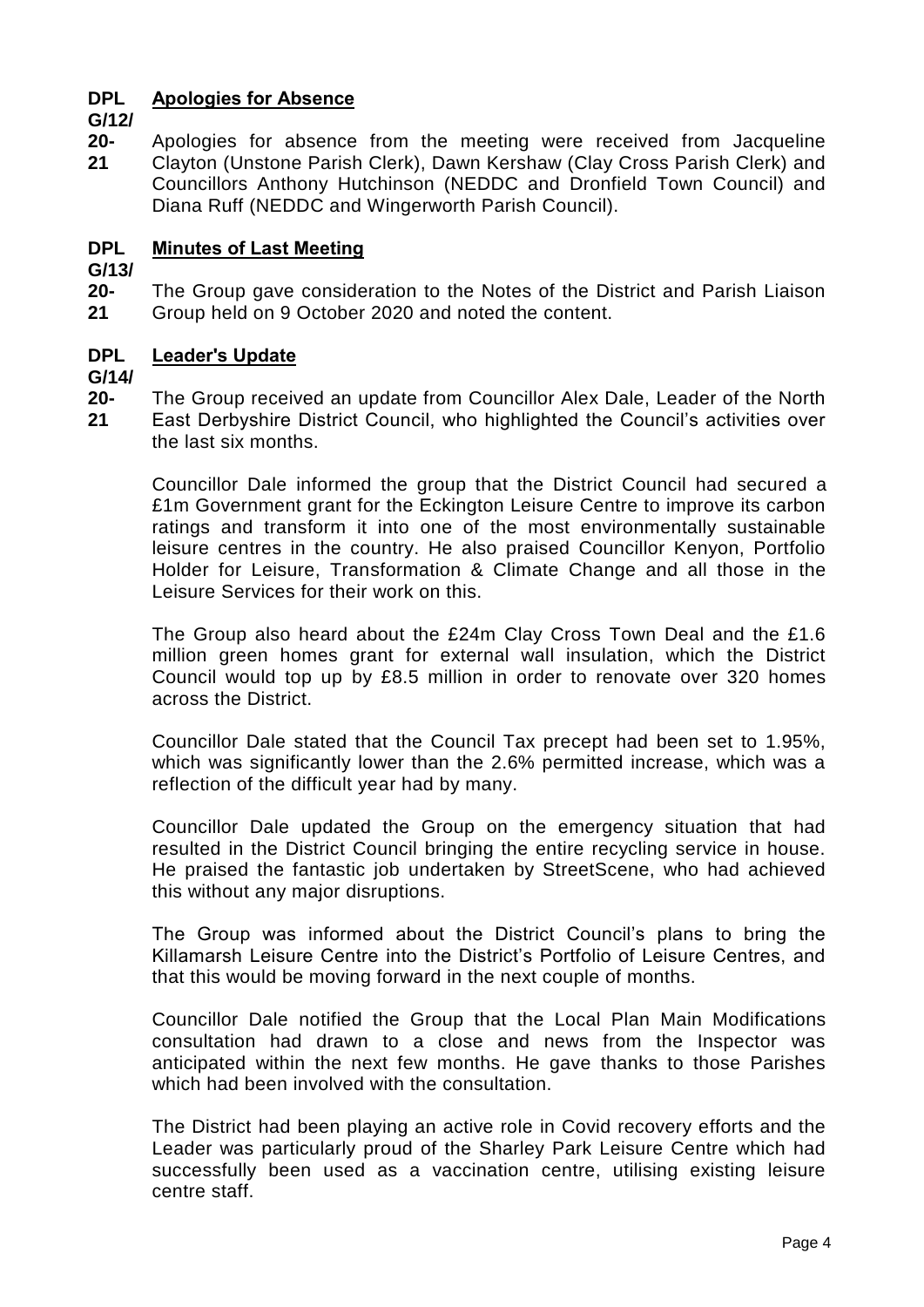The Strategic Partnership Coordinator gave an update on the Community Action Grants (CAGS). He thanked those in the Group who had helped to distribute and raise the profile of the Community Action Grants. The grants had been announced with a £10,000 budget and the desire to support 20 grants. This had now been achieved.

Members of the Group saw an overview of the supported projects, including local history projects, stocking food banks, developing local park ways, Christmas activities and equipment purchase projects such as developing local sports provisions.

Furthermore, he informed the Group that the District Council was still able to accept cheques from Parish Councils and that they would also be able to provide Parishes with name badges at a cost of around £3 per card from a bulk order of 30 cards.

#### **DPL Covid-19 Update**

### **G/15/**

**20- 21** The Director of Environment and Enforcement provided an update on the responsibilities of the District Council during the Covid-19 pandemic. The group was informed that Covid rates had been reducing across the whole Country, and that the rate for North East Derbyshire was the lowest in the County at 35 cases per 100,000. The average number of cases for the County as a whole was 60 per 100,000, however, this figure had been skewed due to an outbreak in HMP Sudbury. The number of hospital admissions and the number of intensive care beds being used for Coronavirus had been steadily reducing, allowing the hospitals to begin focussing on restoring other services.

Infection rates in the over 60's had been decreasing and the largest infection rates were now in the under 50's age groups. She reported that the Director of Public Health was keen for these groups to continue to follow restrictions in order to prevent the new variants circulating.

In terms of vaccinations, half a million people across the County had received their first dose of the vaccine, 50,000 of these had been within the North East Derbyshire District.

The Group noted that Council services were still running, and had been using a hybrid form of home and office working when required. Office work was on a reduced basis and employees were expected to follow restrictions, and risk assessments remained in place.

#### **DPL G/16/ Councillors Climate Change Training and Opportunities for Parish and Town**

- **20-**
- **21** The Home Improvement Coordinator informed the Group that the District needed to reduce their carbon footprint by 500,000 tonnes between 2021 and 2022 in order to meet targets. This was the equivalent of taking 29,411 homes off the grid. In order to achieve this, the District Council had a climate change strategy, split into different key areas; sustainable buildings and workplaces, renewable energy, low carbon fleet, transport, planning, community and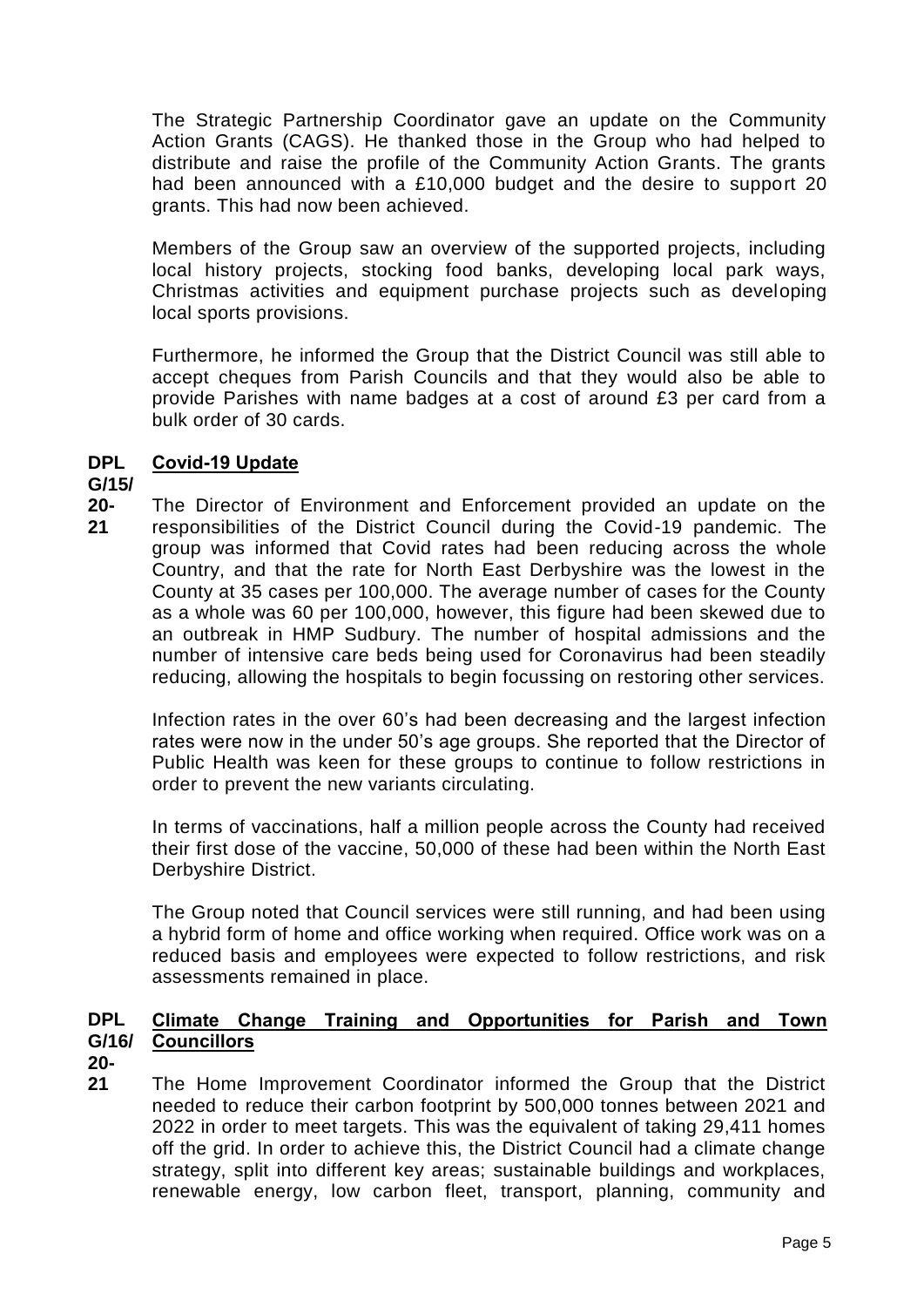collaboration, biodiversity, and procurement.

As well as this, the Home Improvement Coordinator touched on the Parish Packs, a resource developed to allow Parishes to identify, implement and develop their own in-house strategies for reducing carbon emissions.

The Home Improvement Coordinator highlighted some of the District's achievements including achieving £2 million green homes grant from Business Energy Industrial Strategy bids; 125 residents receiving one to one support and advice from the Home Improvement Team; investing £106,000 in the District's most vulnerable residents in an effort to tackle fuel poverty; a £20,000 award for the low carbon skills fund; and £1.5 million for zero carbon technology at the Eckington Leisure centre. Following this, many Parish Councils requested the Home Improvement Coordinator's support for achieving carbon targets as many Parishes lacked the necessary funding streams to make their own changes. The Home Improvement Coordinator signified that he was willing to attend Parish meetings, put Parishes in touch with other organisations, and walk them through the various schemes and potential available funding sources.

The Sutton-Cum-Duckmanton Parish Clerk thanked the District Council for their liaison with Parishes during the Coronavirus Pandemic. Councillor Dale signalled his intent to maintain and build upon the positive relationship with Parishes.

It was agreed that the Parish Packs would be recirculated following the meeting.

#### **DPL Clay Cross Town Deal**

### **G/17/**

**20- 21** The Director of Growth and Economic Development gave an update on the Clay Cross Town Deal. The Group heard that £24.1 million had been allocated towards Clay Cross as part of the Government's Town Fund. The District planned to use this money to invest in the town to create a new town centre, to redo the Sharley Park Leisure Centre transforming it into more of a health and wellbeing centre, and to support businesses to create and grow jobs. As well as this, the District planned to undertake a feasibility study into whether a new railway station could be delivered. The full plan was available to view on the Council's website.

The Government had provided the District with £500,000 of Accelerator funding eight months earlier in order to help bring some of these projects forward. The District had used this money to demolish the Bridge Street Depot, invest in a public art project and planned to demolish the old junior school and purchase the old constabulary building.

The Group heard that the District planned to use the funding to create more industrial space, grow businesses, create new jobs, create new eco-homes, and create better cycle/walking routes. It was also stated that although the Government distributes the funds, the District was required to complete the business cases themselves. These would then be submitted to the Government in order to receive the allocated funding. The District was looking at procuring consultants to aid with these business cases.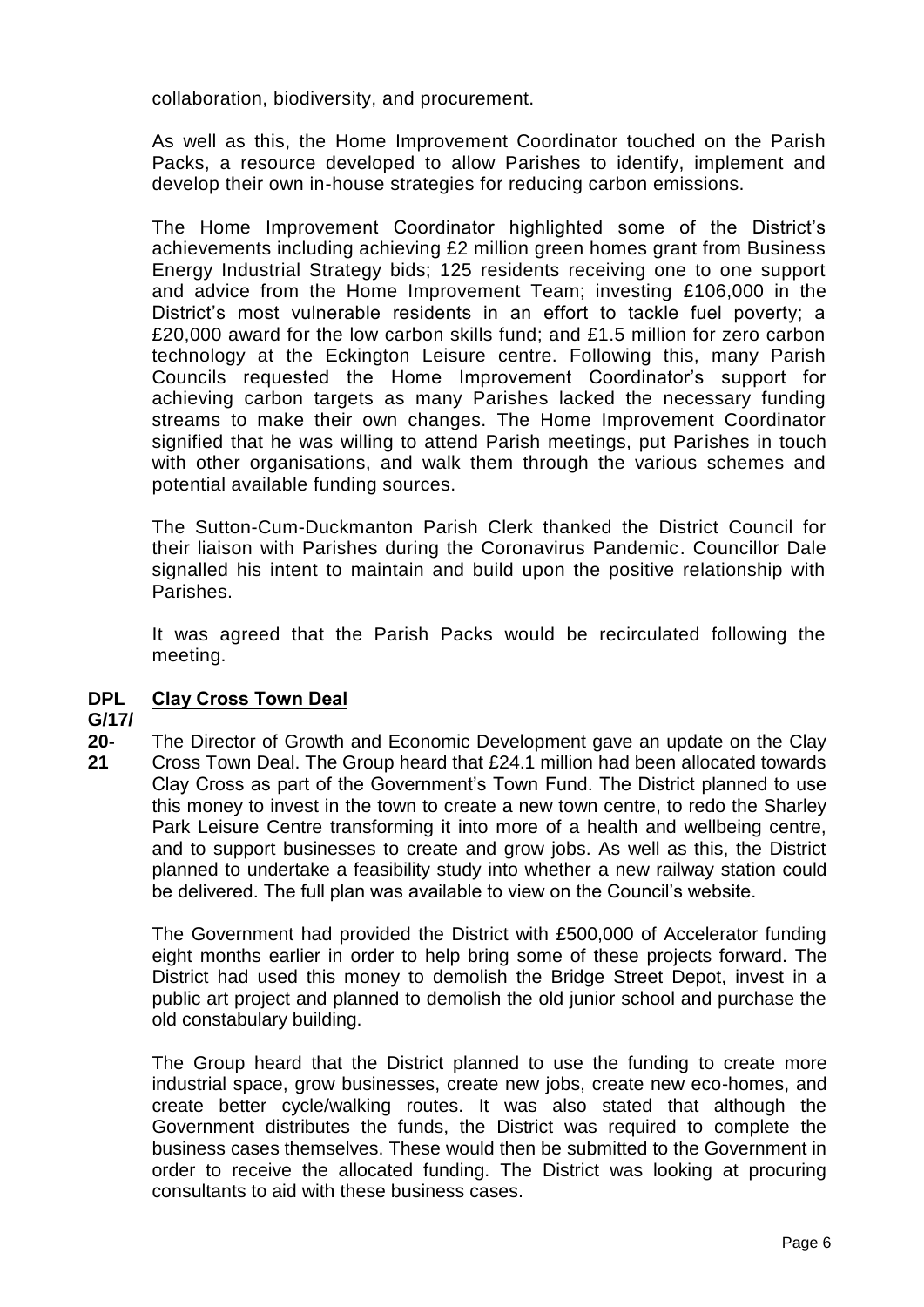The Director of Growth and Economic Development then informed the Group of two upcoming funds, the levelling up agenda and the community ownership fund, which the Councils might be able to make use of.

#### **DPL Environmental Health, Fly-Tipping and Enforcement Overview**

**G/18/**

**20- 21** The Service Manager (Commercial and Environment) for the Joint Environmental Health Service, gave an update on environmental health and fly tipping.

The Group heard that 4,000 service requests were received and 600 business inspections took place per year within North East Derbyshire. This usually peaked in the summer months, with 2020 being particularly busy due to the Coronavirus Pandemic. It was stated that 'noise' and 'nuisances' were the largest single source of work.

There had also been a considerable growth in advice requests received during lockdown, with Covid-19 concerns being the greatest cause. A lot of work had taken place to get businesses ready for leaving lockdown, and the Council had offered a free Covid-19 certification scheme for local businesses and shops.

The Service had been offering more advice to the general public and cut down on bureaucracy and this had been done in a number of ways ranging from increased social media campaigns, to the scores on the doors scheme, and the smart phone noise nuisance recording app - allowing people to record nuisance noise and submit it straight to the Officer.

The service manager informed the group that fly tipping had been increasing in the District on a yearly basis but was still at low levels when compared with neighbouring authorities such as Sheffield and Rotherham. There was an issue with opportunistic fly tipping in rural areas, which required pro-active measures to solve. These measures included having businesses check their waste disposal services, generating publicity around fly tipping, promoting target hardening within easy to fly tip areas, and ensuring that only registered waste carriers were operating within the District. The Group heard that the penalty for fly tipping included an unlimited fine and up to five years in prison.

In regard to litter and dog fouling the Group heard that pro-active patrols had not been taking place during the course of the lockdown in order to minimise chances of the virus transmitting and would resume on the 1st April 2021. The Group was informed that during this time, awareness raising patrols had been taken place and 17 fixed penalty notices had been delivered. A new public space protection order had been implemented earlier in the year and the fine for failing to pick up after your own dog had increased to £100. Over the next 12 months the other fixed penalty notices would also be reviewed.

Following on from this, the Group enquired about the possibility of monitoring fly tipping hot spots with CCTV, and questioned who decides on the set limit for fly tipping fines. The Service Manager informed that Group that the use of CCTV cameras have caught fly tippers in the past and that the £200 fine was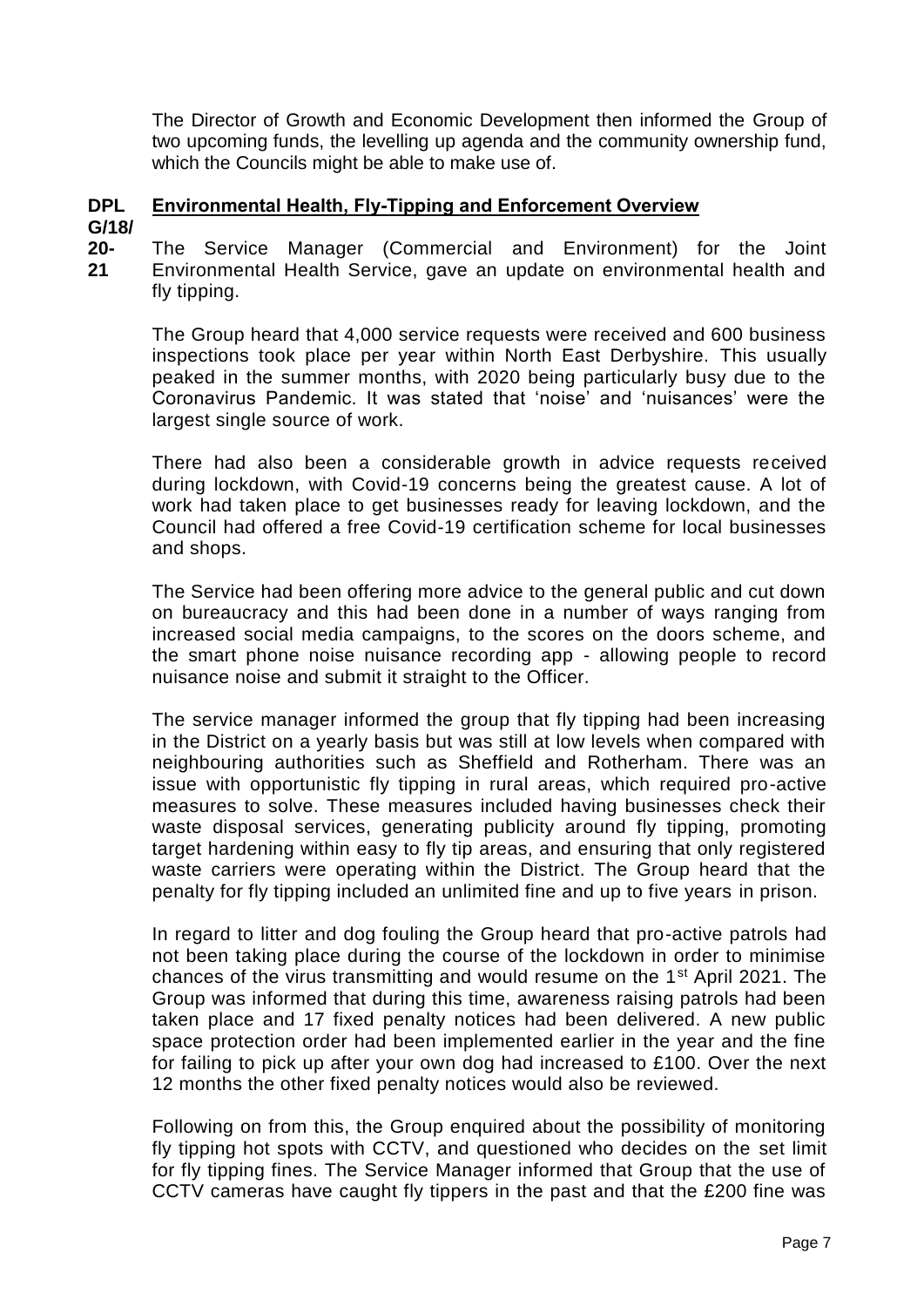the legal default limit that came into force around four years ago to account for the fact that there was no prior specific fixed penalty notice for fly tipping. In addition to this, significant volumes of fly tipping were likely to go to a prosecution case for an increased fine or a prison sentence.

The Group debated whether it was fair for private landowners to bear the cost of removing fly tipping from their own land and heard that the Service Manger would look at how the District could better support private land owners to prevent access to their land. There were also discussions around the expenses faced by smaller waste removal services and businesses. The Service Manager stated that any potential costs incurred by the business should be built into the amount they charge to the customer for the waste removal. He also informed the group that they had been educating home owners that they would be held responsible for their waste and could be charged a fixed penalty if they hire a removal service that resorts to fly tipping.

The Service Manager informed the Group that they were free to contact him or his team about any relevant issues or questions they had with regard to fly tipping or dog fouling.

#### **DPL Any Questions**

### **G/19/**

**21**

**20-** There were no questions submitted.

#### **DPL Date and Time of Next Meeting**

**G/20/**

**20- 21** The next meeting of the District/Parish Liaison Group was scheduled for 18 June 2021. This had been subsequently rearranged for 25 June 2021.

#### **DPL Close of Meeting**

**G/21/**

**20- 21** Councillor Alex Dale, Leader of the Council, closed the meeting at 17:40 hours.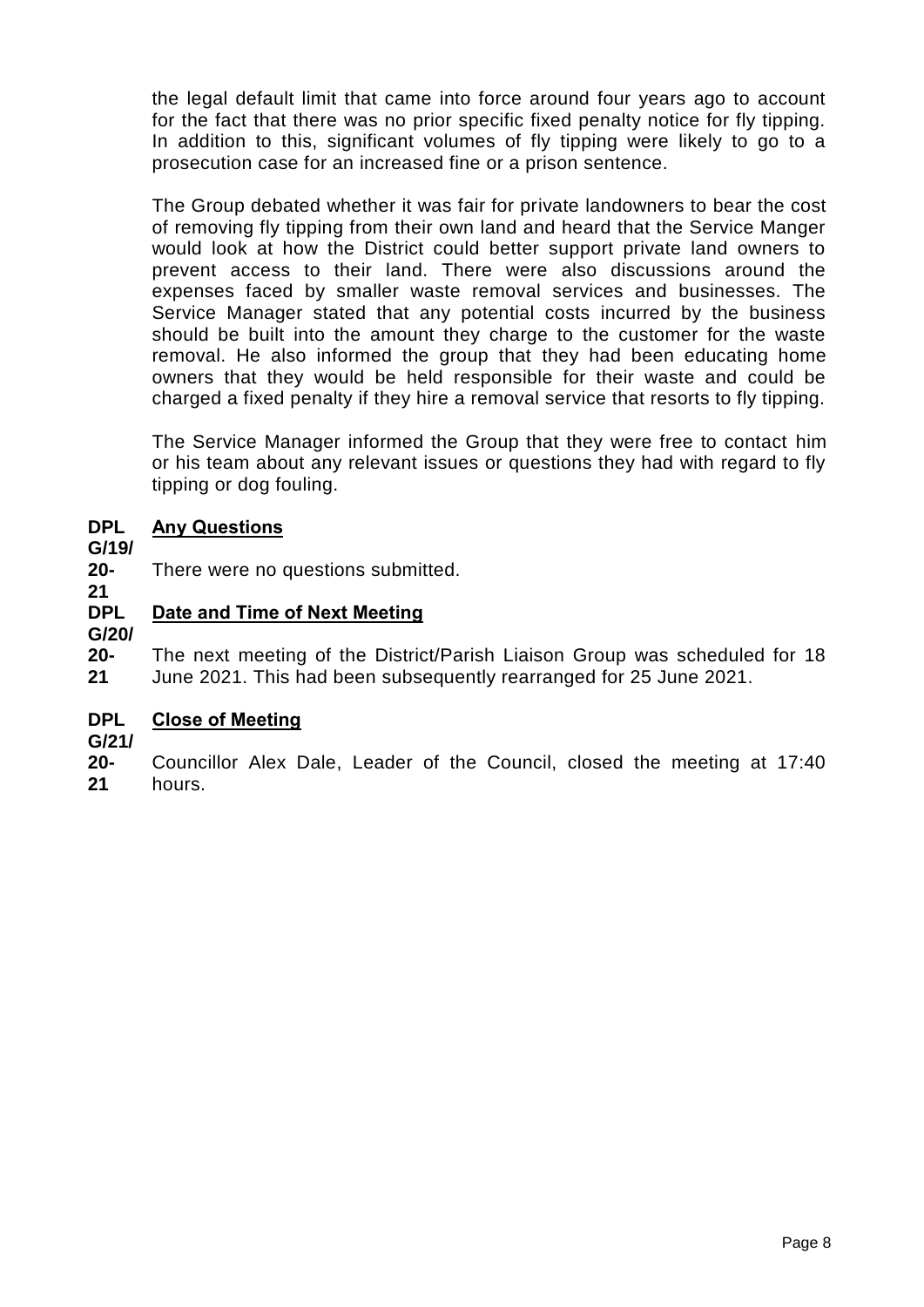

Additional item of information provided by the Procurement Service.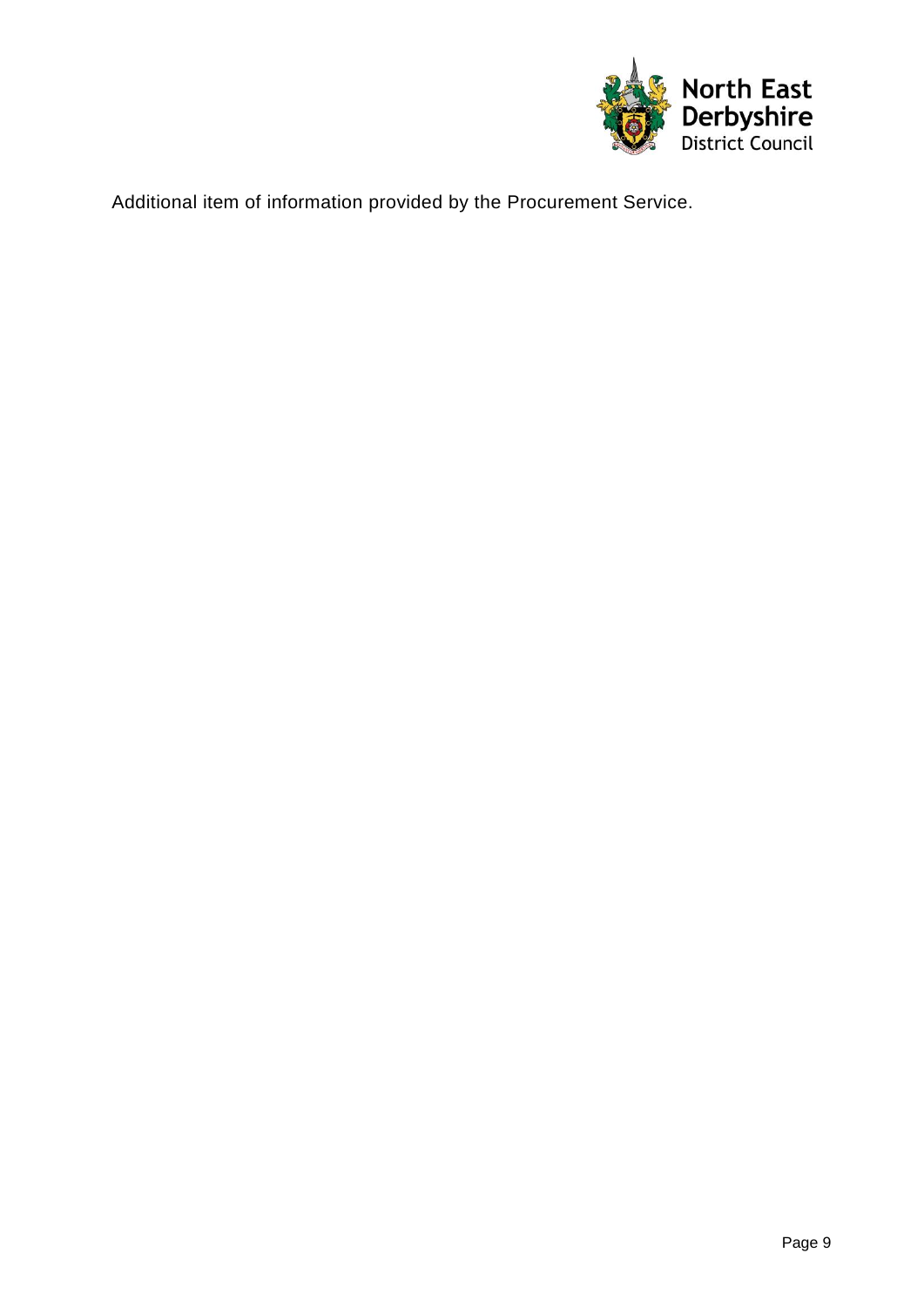

### **Procurement Service for Parish and Town Councils**

Since 2019 the North East Derbyshire and Bolsover District Council Shared Procurement Unit has been providing procurement services for several Parish Councils throughout the district and surrounding areas on an ad hoc basis.

As of today the procurement service has completed ten projects for Parish Councils with £56,000 saved against estimated budgets with a further 11 in various stages of the procurement process.

This work covers seven different Parish Councils with a range of goods, works and services procured. We manage each project on its own merit from its inception to the contract award where the parish council commissioning the procurement service will also receive support from our legal team who will draft the contract.

The support provided covers the following stages:

- **Preparation** at this stage the Parish Council will engage the service with their requirement. The service will provide a request pro forma to the Parish Council to complete and return. This is a spreadsheet document which will ask for things like project description, cost codes and contract value. Once returned the Procurement Team will add it to the procurement work plan and determine with the client the most appropriate route to market.
- **Progressing** Once the route to market is established the Procurement Team will request the client's specification for their requirement. If the client is struggling with the specification the service can support with this by sourcing similar specifications. The specification will be included in the tender document and the service will meet with the client to establish the tender timeline and evaluation criteria including the cost/quality weightings.
- **Advertising** The tender document is then agreed and approved with the client and the service will then issue this to the Council's e-tendering portal (In-Tend) and advertise on the local portal Source East Midlands. During this stage any supplier queries are uploaded and responded to via the etendering portal. Recording all correspondence and having the bids uploaded through this portal creates a robust audit trail that can be pulled as a report any time from the portal. Once the deadline for submissions has been reached an opening ceremony is completed by the procurement service and returns are forwarded the client officer for that project.
- **Evaluation** After tenders are opened we will forward these to the client officer as well as the evaluation sheet. This is a procurement spreadsheet which details the weighted criteria agreed at the progressing stage and